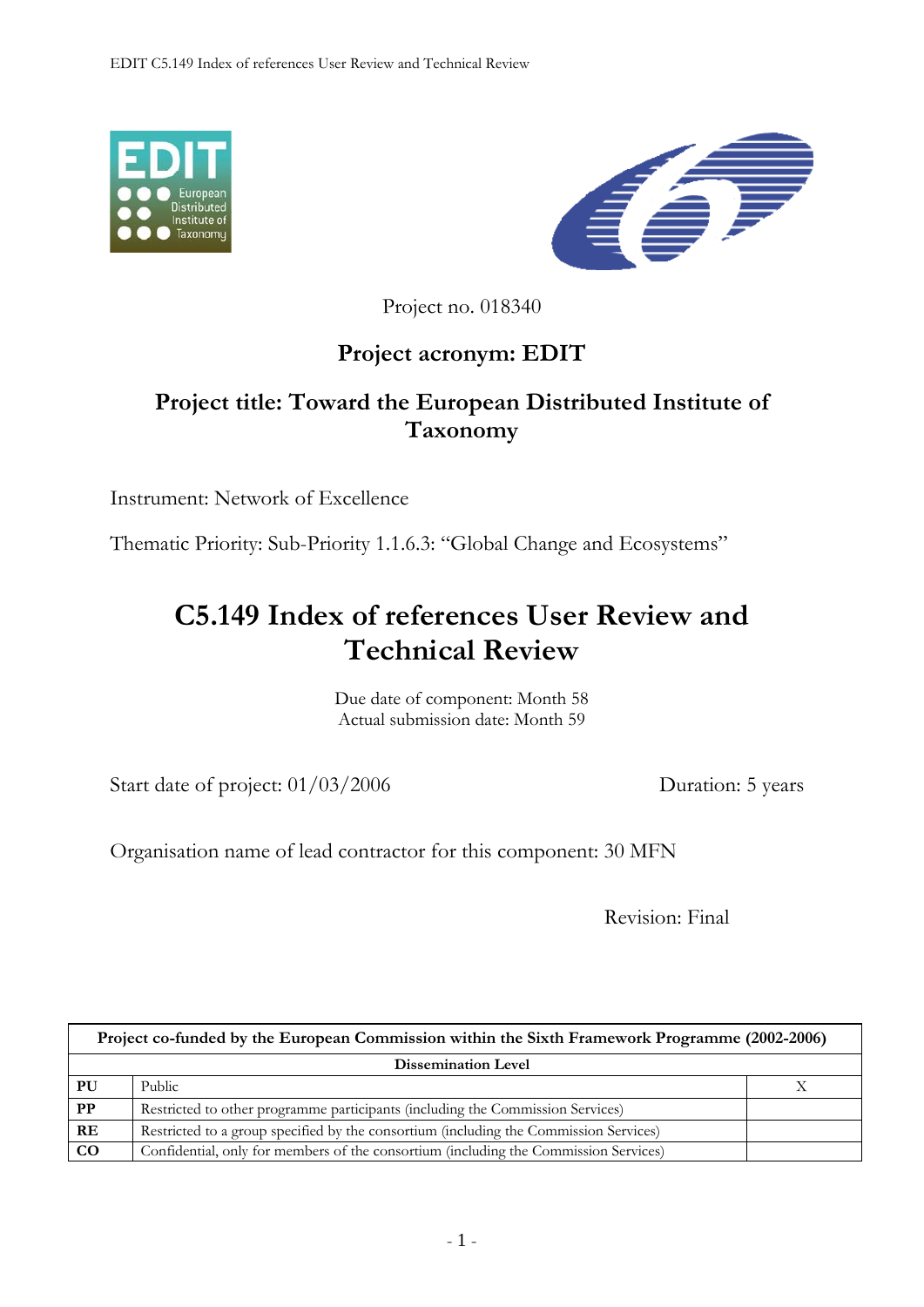## **C5.149 Index of references User Review and Technical Review**

This report presents the results of the user and technical review of the Global References Index to Biodiversity (GRIB). The EDIT ViTaL Activity, Work Package 5.3, aims at building an index of deduplicated references of library catalogues from natural history institutions libraries. The GRIB is designed to serve two groups of users: scientists and librarians.

Scientists in the need for online access to digitised literature can search the GRIB and nominate titles to be digitised, that are not available online yet. Librarians can use the GRIB as part of their digitisation workflow by doing content analysis and indicating the digitisation status of a title.

The GRIB is realised by EDIT in co-operation with BHL-Europe and BHL, it is being implemented by the Head office of the Common Library Network (VZG). The index has been evaluated by members of the projects EDIT, BHL-Europe and BHL in two sessions during the BHL-Europe content provider meeting in London December 1<sup>st</sup> and 2<sup>nd</sup> 2010, representing both of the above mentioned user groups. Furthermore suggestions from previous meetings, conference calls and e-mail communications with the partners and the VZG itself have been taken into account.

The suggestions have been grouped into the following categories: 1) Website general, 2) Homepage<sup>1</sup>, 3) Search & Advanced, 4) Results, 5) Help, 6) Digitisation Management Widget, and 7) Quality of the data. The listed items reflect the suggestions as of December  $2<sup>nd</sup>$  2010. Changes on the GRIB have been already done between then and the finishing of this report. The progress done on the items of this list will be reported on in the upcoming and last component of the EDIT ViTaL Activity: C5.152 Enhancement of the references index incorporating results of the User Review and Technical Review.

| <b>Item</b> | <b>Description</b>                                                                                                                                               |
|-------------|------------------------------------------------------------------------------------------------------------------------------------------------------------------|
| 1           | Website general                                                                                                                                                  |
| 1.1         | Set English as default language for the GRIB or create URL to access the English<br>interface easily.                                                            |
| 1.2         | Update and shorten information in browser tab, currently: "Welcome to the GBV<br>demonstrator for the EDIT/BHL-Europe GRIB - 1,83".                              |
| 1.3         | Deactivate functionality "My profile" as it is a generic library system functionality<br>connected to the inter library loan service not used for the GRIB.      |
| 1.4         | Provide or link to detailed information on the GRIB, e.g. manual, help desk and/or<br>contact email (i.e. providing an e-mail address not only on the homepage). |
| 1.5         | Add possibility to log in as scientist / librarian user from the homepage (i.e. not only<br>from inside the Digitisation Management Widget (DMW) <sup>2</sup> ). |
| 2           | Homepage                                                                                                                                                         |

<sup>1</sup> http://grib.gbv.de/

1

<sup>2</sup> The Digitisation Management Widget (DMW) and the Digitisation Status (DST) are explained in C5.147 Implementation of mechanism to nominate literature items for digitisation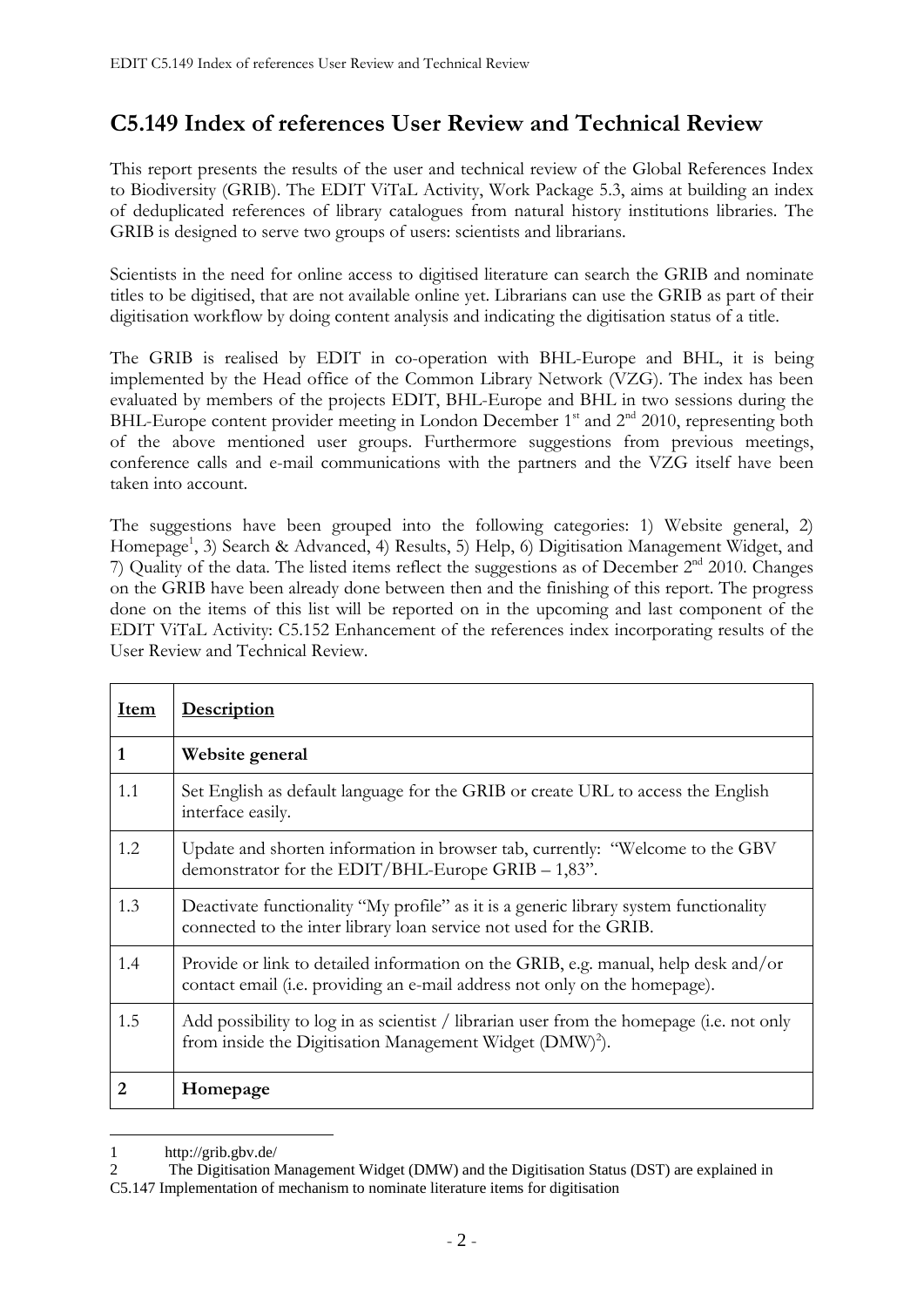| 2.1                     | Update the headline, Welcome to the GBV demonstrator for the EDIT/BHL-<br>Europe GRIB" and the related info-text.                                                                       |  |
|-------------------------|-----------------------------------------------------------------------------------------------------------------------------------------------------------------------------------------|--|
| 2.2                     | Give the possibility to register as a scientist / librarian user.                                                                                                                       |  |
| 2.3                     | Deactivate hyperlink "welcome" tab if not used.                                                                                                                                         |  |
| 3                       | Search & Advanced                                                                                                                                                                       |  |
| 3.1                     | Simplify search functionality for the Digitisation Status (DST), as it is now only<br>searchable via a numerical code.                                                                  |  |
| 3.2                     | Allow easy searching for bibliographic records from holdings of a partner library.                                                                                                      |  |
| 3.3                     | Allow easy searching for hyperlinks to BHL full texts.                                                                                                                                  |  |
| 3.4                     | For advanced search, show in "Material Selection" only those materials available in<br>the GRIB.                                                                                        |  |
| 3.5                     | Turn off category "subject" in the advanced search if not used.                                                                                                                         |  |
| $\overline{\mathbf{4}}$ | <b>Results</b>                                                                                                                                                                          |  |
| 4.1                     | Show more than 10 results at a time by default, preferable 100.                                                                                                                         |  |
| 4.2                     | Indicate in the result list if a hyperlink to a full text is available for a bibliographic<br>record.                                                                                   |  |
| 4.3                     | For journal titles show cumulated title (i.e. not list all the volumes in the search result,<br>but under a cumulated title).                                                           |  |
| 5                       | Help                                                                                                                                                                                    |  |
| 5.1                     | Update generic help with specific information on GRIB.                                                                                                                                  |  |
| 6                       | Digitisation Management Widget (DMW)                                                                                                                                                    |  |
| 6.1                     | Allow librarian users only to change DST information regarding their own data (i.e.<br>they should not be allowed to change somebody else's data).                                      |  |
| 6.2                     | Anonymise the DMW by not showing the login name of the person who changed the<br>Digitisation Status (DST), but the abbriviation of the institution.                                    |  |
| 6.3                     | Reduce DST to: "Not digitised", "Should be digitised", "Will be digitised", and<br>"Document available" (i.e. skip "Digitisation in progress" and "Digitisation<br>complete").          |  |
| 6.4                     | Automatically set the DST "Document available" as soon as a hyperlink to BHL full<br>texts is imported into the GRIB (i.e. this should not have to be done by a librarian<br>manually). |  |
| 6.5                     | In addition to the title, allow librarian users to indicate for the journals which volumes<br>they are going to scan, and whether they are scanning all or only parts of that volume.   |  |
| 6.6                     | Allow for bulk check of monographs against the Digitisation Status (e.g. via<br>spreadsheet upload).                                                                                    |  |